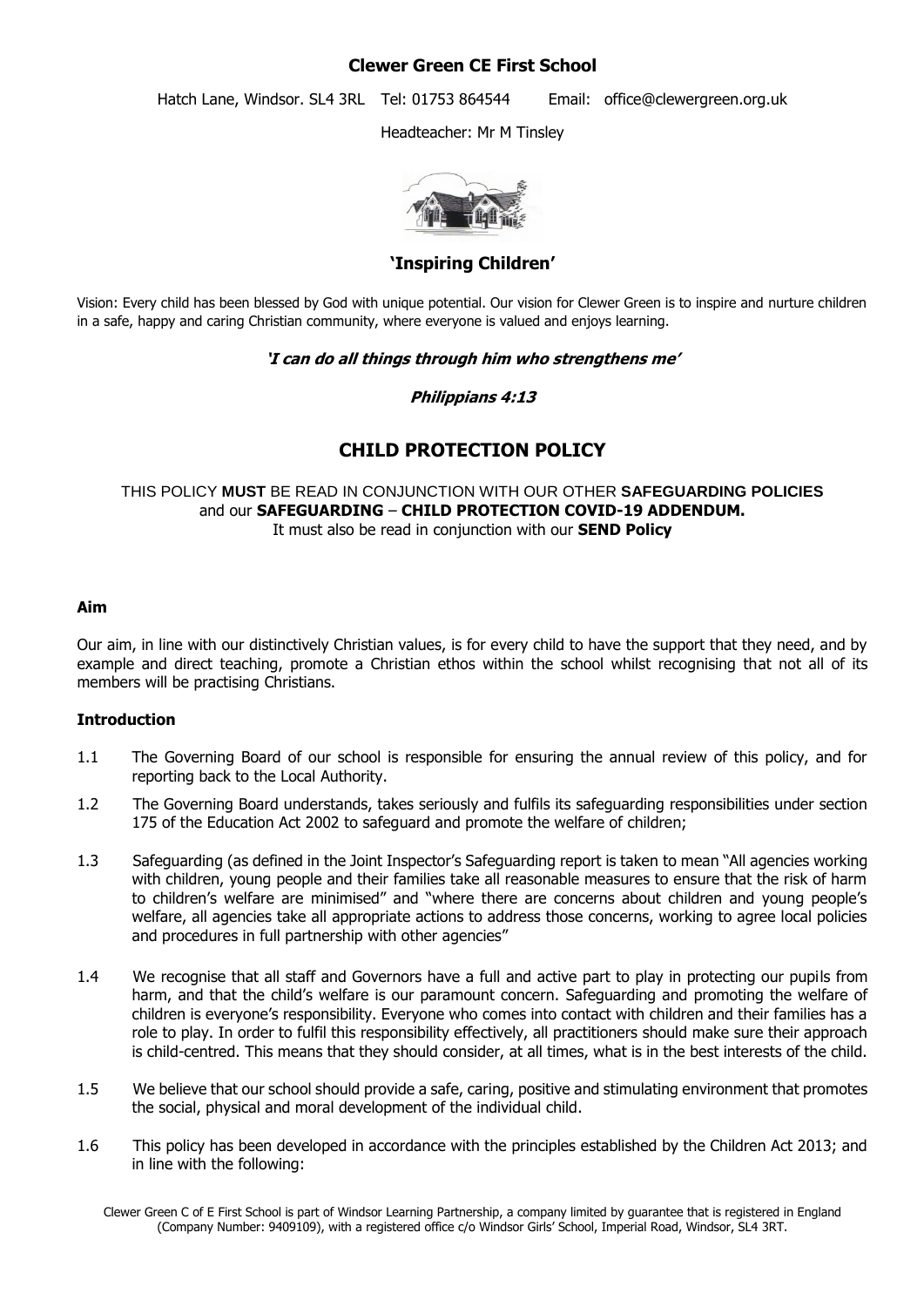'Working Together to Safeguard Children' 2018

'Keeping Children Safe in Education' 2021

'Berkshire Local Safeguarding Children Boards (LSCB) Child Protection Procedures' 2018

Section 3 of the 'Statutory framework for the early years foundation stage' 2020

- 1.7 The aims of this policy are:
	- To ensure that **all** staff must be aware of systems within Clewer Green which support safeguarding and these must be explained to them as part of staff induction. This will include online safety as set out in our E-Safety Policy (KCSIE September 2021)
	- To provide an environment in which children and young people feel safe, secure, valued and respected, feel confident and know how to approach adults if they are in difficulties
	- To raise the awareness of all teaching and non-teaching staff of the need to safeguard children and of their responsibilities in identifying and reporting possible cases of abuse
	- To provide a systematic means of monitoring children known or thought to be at risk of harm, and ensure we, the school, contribute to assessments of need and support plans for those children
	- To develop a structured procedure within the school which will be followed by all members of the school community in cases of suspected abuse
	- To ensure that all adults within our school who have access to children have been checked as to their suitability. This includes other community users of our facilities.
	- To ensure that any signs of Physical, Emotional, Sexual Abuse and Neglect are brought to the attention of the Designated Safeguarding Lead.

### **Procedures**

- 2.1 We have a Designated Safeguarding Lead for Child Protection who is a member of the Senior Leadership Team who has undertaken appropriate training for the role, as recommended by the LA, within the past two years. Our Designated Safeguarding Lead will update their training with LA approved training every two years. Currently this is the Headteacher Mr Martin Tinsley. A case manager (the headteacher) will lead any investigation.
- 2.2 We have two members of staff who will act in the Designated Safeguarding Lead's absence who has also received training for the role of Designated Safeguarding Lead, and who will have been briefed in the role. In the absence of The Designated Safeguarding Lead, the Deputy Headteacher (Mrs Karon Branch) and a member of the SLT (Mrs Sam Collinson Jones) will assume this role.
- 2.3 All staff should receive appropriate safeguarding and child protection training which is regularly updated. In addition, all staff should receive safeguarding and child protection updates (for example, via email, ebulletins and staff meetings), as required, and at least annually, to provide them with relevant skills and knowledge to safeguard children effectively.
- 2.4 All adults, (including supply teachers and volunteers) new to our school will be made aware of the school's policy and procedures for child protection, the name and contact details of the Designated Safeguarding Lead and have these explained, as part of their induction into the school. Our eight Safeguarding policies will be part of our Induction Pack for new members of staff and for parents of new children. They include:
	- Safeguarding Peer on Peer Abuse Policy
	- Safeguarding Positive Relationships and Behaviour Policy
	- Safeguarding Child Protection Policy
	- Safeguarding Anti Bullying Policy
	- Safeguarding E-safety Policy
	- Safeguarding Children Missing in Education
	- Safeguarding Safer Recruitment
	- Safeguarding Statement
	- Staff Behaviour Policy (Code of Conduct)

Clewer Green C of E First School is part of Windsor Learning Partnership, a company limited by guarantee that is registered in England (Company Number: 9409109), with a registered office c/o Windsor Girls' School, Imperial Road, Windsor, SL4 3RT.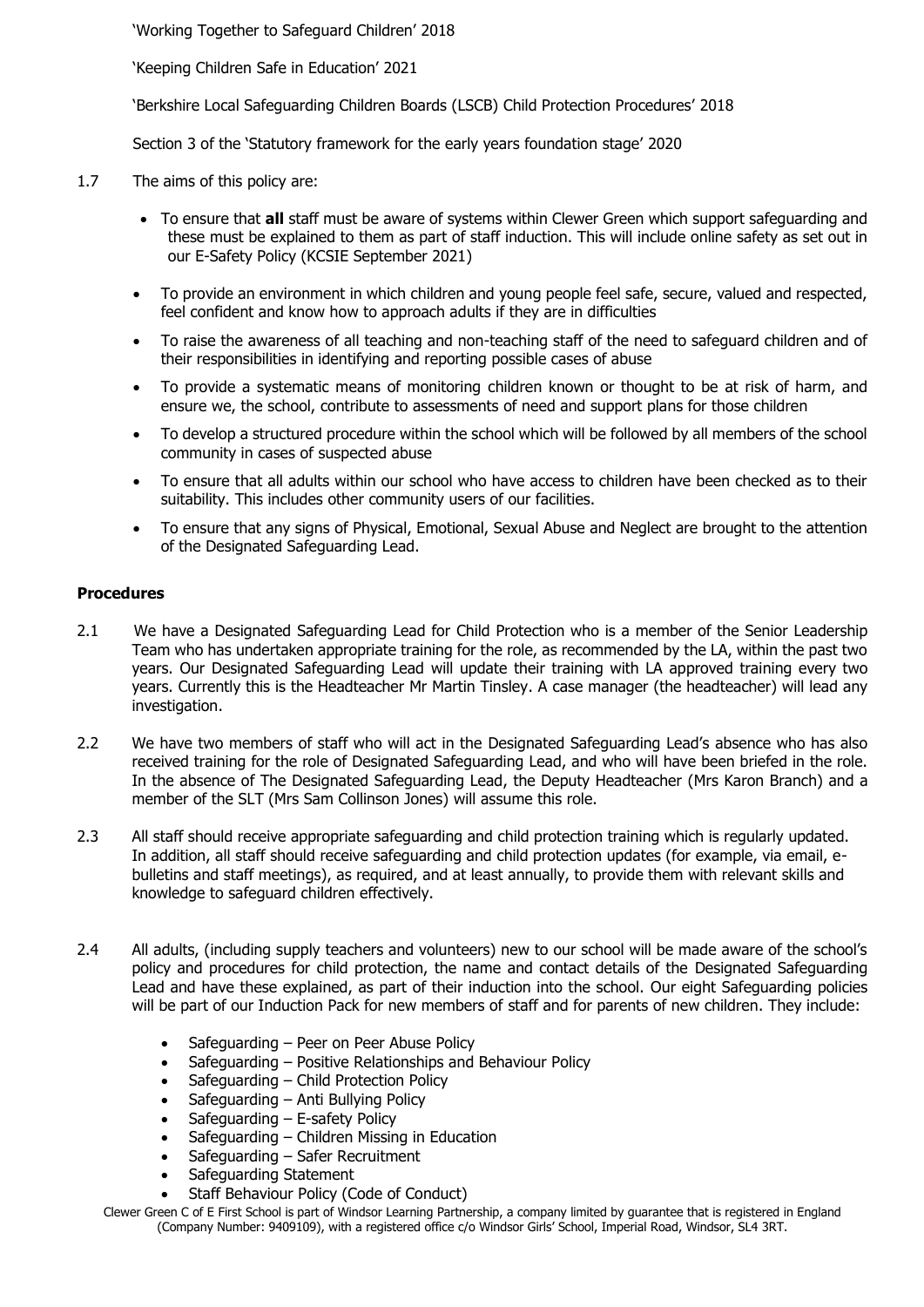- Role of the Designated Safeguarding Lead (including the identity of the designated safeguarding lead and any deputies).
- 2.5 The Local Safeguarding Children Board's 'Safeguarding Children Cue Card' will be displayed in each Class Room and shared with all adults in the school.
- 2.6 All members of staff and governors are provided with opportunities at least every three years to receive training arranged or delivered by the Designated Safeguarding Lead in order to develop their understanding of the signs and indicators of abuse, how to respond to a pupil who discloses abuse and the procedure to be followed in appropriately sharing a concern of possible abuse or a disclosure of abuse.
- 2.7 All parents/carers are made aware of the school's responsibilities in regard to child protection procedures through publication of the school's Child Protection Policy, and reference to it in our prospectus/brochure and home school agreement. Our Visitors' Guide sets out procedures regarding any safeguarding concerns within the school. This Guide also sets out guidelines for the use of digital recording equipment within the school.
- 2.8 The Friends of Clewer Green have adopted this policy and will ensure that all volunteers leading events will have read the policy in full.
- 2.9 Our policy will seek to ensure the suitability of adults working with children on school sites at any time.
- 2.10 Community users organising activities for children are aware of and understand the need for compliance with the school's child protection guidelines and procedures. Our Visitors' Guide sets out procedures regarding any safeguarding concerns within the school. This Guide also sets out guidelines for the use of digital recording equipment within the school.
- 2.11 Our selection and recruitment policy includes all checks on staff and regular volunteers' suitability including Disclosure and Barring Service checks as recommended by the LA and in accordance with current legislation.
- 2.12 The name of any member of staff considered not suitable to work with children will be notified to the DCSF Teachers' Misconduct Team, with the advice and support of Human Resources and in accordance with the NEOST guidance and related regulations
- 2.13 Our procedures will be annually reviewed and up-dated.
- 2.14 The name of the Designated Safeguarding Leads will be clearly shown in the school, with a statement explaining the school's role in referring and monitoring cases of suspected abuse.
- 2.15 Schools and colleges have powers to hold and use information to promote children's welfare, as well as share it

### **What school staff should do if they have concerns about a child**

- 2.15 Staff working with children are advised to maintain an attitude of **'it could happen here'** where safeguarding is concerned. When concerned about the welfare of a child, staff should always act in the best interests of the child.
- 2.16 Such concerns are to include children with health conditions, as well as children at risk from child criminal exploitation, child sexual exploitation and county lines as part of extra-familial harms.
- 2.17 If staff have any concerns about a child's welfare, they should act on them immediately. See Annex II for a flow chart setting out the process for staff when they have concerns about a child.
- 2.18 If staff have a concern, they should follow the procedures set out below and speak to the Designated Safeguarding Lead (or deputy). See Appendix IV for indicators of abuse or neglect.
- 2.19 Staff must be vigilant as multiple safeguarding issues will overlap with one another.

#### Options will then include:

Clewer Green C of E First School is part of Windsor Learning Partnership, a company limited by guarantee that is registered in England (Company Number: 9409109), with a registered office c/o Windsor Girls' School, Imperial Road, Windsor, SL4 3RT.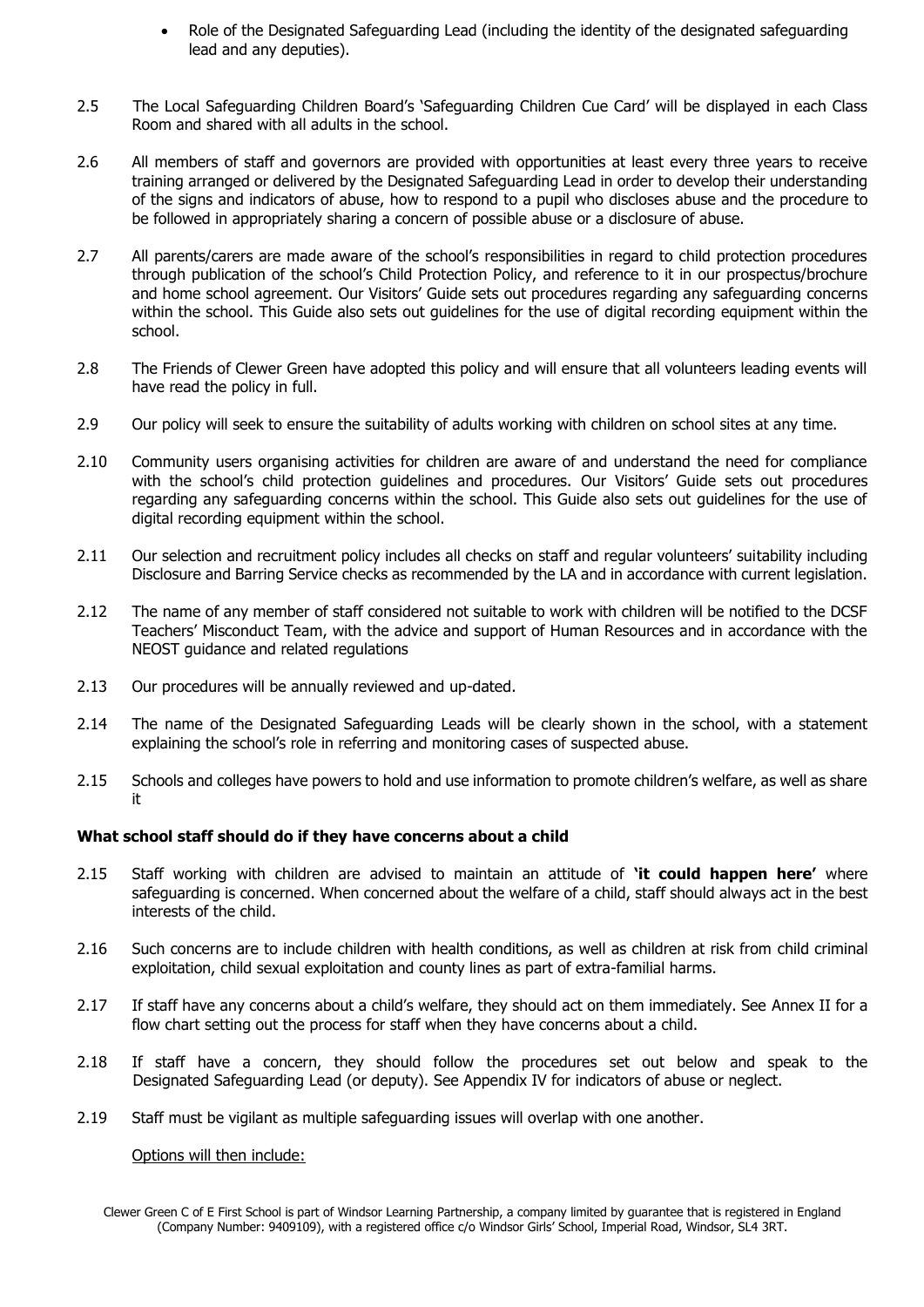- 2.20 managing any support for the child internally via the school's pastoral support processes e.g. referral to **ELSA** 
	- -an early help assessment via the Single Point Access (SPA) who will then decide which actions need to be taken next.

-a referral for statutory services, as the child might be in need, is in need or suffering or likely to suffer harm. Where a child is suffering, or is likely to suffer from harm, it is important that a referral to children's social care (and if appropriate the police) is made immediately.

- 2.21 The Designated Safeguarding Lead or a deputy should always be available to discuss safeguarding concerns. If in exceptional circumstances, the Designated Safeguarding Lead (or deputy) is not available, this should not delay appropriate action being taken. Staff should consider speaking to a member of the senior leadership team and/or take advice from local children's social care. In these circumstances, any action taken should be shared with the Designated Safeguarding Lead (or deputy) as soon as is practically possible.
- 2.22 Staff should not assume a colleague or another professional will take action and share information that might be critical in keeping children safe. They should be mindful that early information sharing is vital for effective identification, assessment and allocation of appropriate service provision. Information Sharing: Advice for Practitioners Providing Safeguarding Services to Children, Young People, Parents and Carers supports staff who have to make decisions about sharing information. This advice includes the seven golden rules for sharing information Appendix III and considerations with regard to the Data Protection Act 2018 and General Data Protection Regulation (GDPR). If in any doubt about sharing information, staff should speak to the Designated Safeguarding Lead or a deputy. Fears about sharing information must not be allowed to stand in the way of the need to promote the welfare, and protect the safety, of children.
- 2.23 CPOMS (Child Protection Online Management Systems) used by WLP to be cascaded out to all schools in academy.

### 2.23 **Early help**

If early help is appropriate, the Designated Safeguarding Lead (or deputy) will generally lead on liaising with other agencies and setting up an inter-agency assessment as appropriate. Staff may be required to support other agencies and professionals in an early help assessment, in some cases acting as the lead practitioner. Any such cases should be kept under constant review and consideration given to a referral to children's social care for assessment for statutory services, if the child's situation does not appear to be improving or is getting worse.

### **2.0 Supporting Children**

- 3.1 We recognise that a child who is abused, who witnesses violence or neglect, who lives in a violent or neglectful environment may feel helpless and humiliated, may blame him/herself, and find it difficult to develop and maintain a sense of self-worth.
- 3.2 We recognise that the school may provide the only stability in the lives of children who have been abused or who are at risk of harm.
- 3.3 We recognise that the school plays a significant part in the prevention of harm to our pupils by providing pupils with effective lines of communication with trusted adults, supportive friends and an ethos of protection.
- 3.4 We accept that research shows that the behaviour of a child in these circumstances may range from that which is perceived to be normal to aggressive or withdrawn.
- 3.5 Our school will support all pupils by:
	- If staff have **any concerns** about a child's welfare, they should act on them immediately. See Appendix II for a flow chart setting out the process for staff when they have concerns about a child.
	- Maintaining an ethos, which is understood by all staff, which enables children to feel secure and encourages them to talk knowing that they will be listened to
	- Clewer Green C of E First School is part of Windsor Learning Partnership, a company limited by guarantee that is registered in England (Company Number: 9409109), with a registered office c/o Windsor Girls' School, Imperial Road, Windsor, SL4 3RT.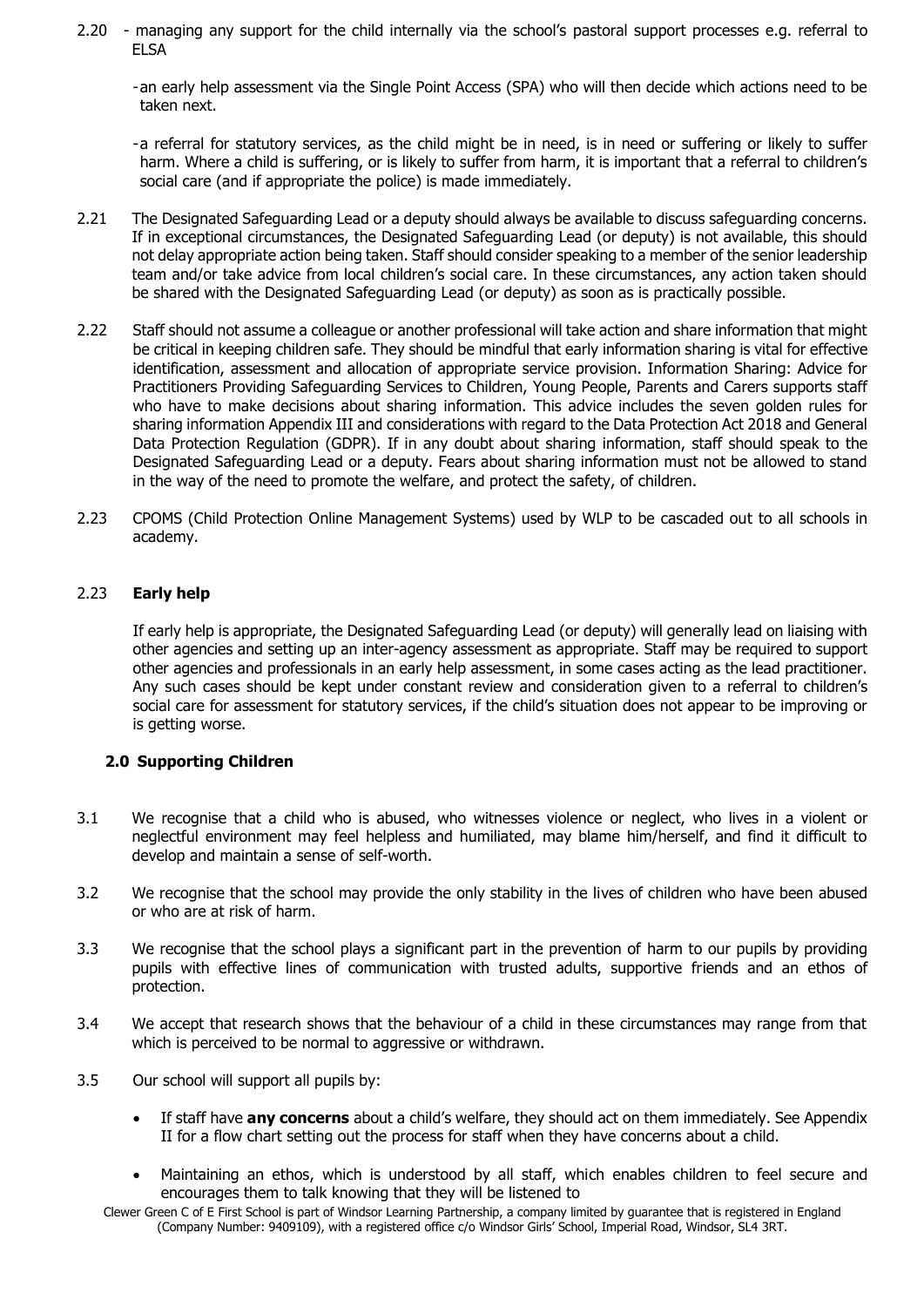- Encouraging the development of self-esteem and resilience in every aspect of school life including through the curriculum
- Promoting a caring, safe and positive environment within the school
- Liaising and working together with all other support services and those agencies involved in the safeguarding of children
- Ensure that all children know there is an adult in the school whom they can approach if they are worried or in difficulty.
- Provide, across the curriculum, opportunities which equip children with the skills they need to stay safe from harm and to know to whom they should turn for help.

#### **4.0 Confidentiality**

- 4.1 We recognise that all matters relating to child protection are confidential. The Headteacher or Designated Person will disclose personal information about a pupil to other members of staff on a need to know basis only.
- 4.2 However, all staff must be aware that they have a professional responsibility to share information with other agencies in order to safeguard children.
- 4.3 All staff must be aware that they cannot promise a child to keep secrets which might compromise the child's safety or well-being or that of another.
- 4.4 We will always undertake to share our intention to refer a child to Social Care with their parents /carers unless to do so could put the child at greater risk of harm, or impede a criminal investigation.

#### **5.0 Supporting Staff**

- 5.1 We recognise that staff working in the school who have become involved with a child who has suffered harm, or appears to be likely to suffer harm may find the situation stressful and upsetting.
- 5.2 We will support such staff by providing an opportunity to talk through their anxieties with the Designated Person and to seek further support. This could be provided by the Headteacher or another trusted colleague, Occupational Health, and/or a representative of a professional Board or trade union, as appropriate.
- 5.3 In consultation with all staff, we have adopted a code of conduct for staff at our school. This forms part of staff induction and is in the staff handbook. We understand that staff should have access to advice on the boundaries of appropriate behaviour.

#### **6.0 Allegations against staff**

- 6.1 All school staff should take care not to place themselves in a vulnerable position with a child.
- 6.2 All staff should have read the school's behaviour/discipline policy.
- 6.3 We understand that a pupil may make an allegation against a member of staff. If such an allegation is made, the member of staff receiving the allegation will immediately inform the Headteacher or the most senior teacher if the Headteacher is not present.
- 6.4 The Headteacher/senior teacher on all such occasions will discuss the content of the allegation with the Local Authority Designated Officer (LADO).
- 6.5 If the allegation made to a member of staff concerns the Headteacher, the person receiving the allegation will immediately inform the Chair of Governors who will consult as in 6.4 above, without notifying the Headteacher first.
- 6.6 The school will follow the LA procedures for managing allegations against staff.
- 6.7 Suspension of the member of staff against whom an allegation has been made needs careful consideration, and we will consult (as in 6.4 above) in making this decision.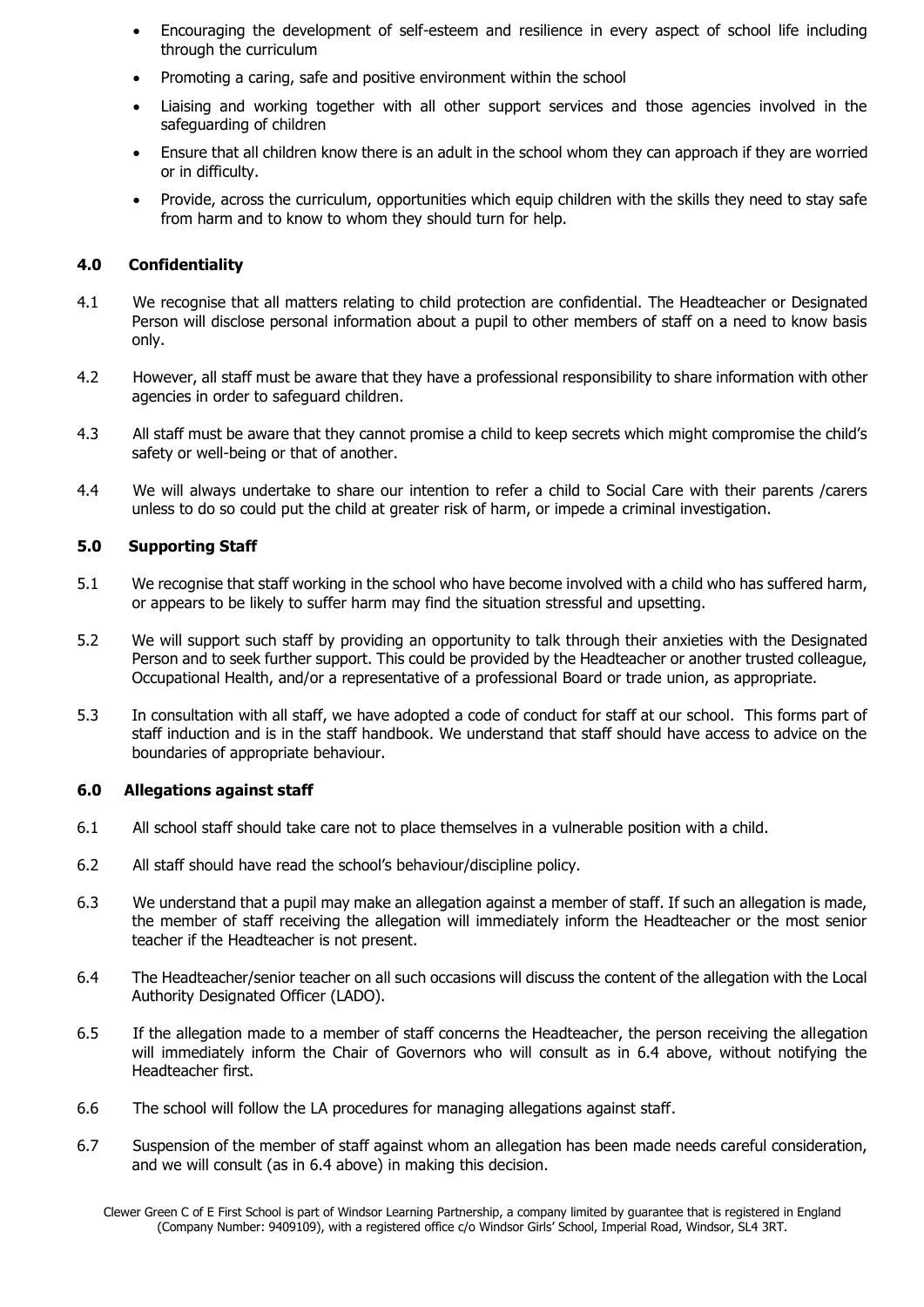- 6.8 Our lettings agreement for other users requires that the organiser will follow LA procedures for managing allegations against staff and, where necessary, the suspension of adults from school premises.
- 6.9 Concerns about staff are widened to include supply staff. The school holds a responsibility to fully explore concerns about supply staff.

### **7.0 Whistleblowing**

- 7.1 We recognise that children cannot be expected to raise concerns in an environment where staff fail to do so.
- 7.2 All staff should be aware of their duty to raise concerns about the attitude or actions of colleagues. RBWM 'Raising Concerns at Work (Whistle-blowing Policy) for Schools'. The Whistleblowing Policy is available in the staff room.

### **8.0 Physical Intervention**

8.1 Our policy on physical intervention by staff is set out separately, as part of our 'Positive Relationships and Behaviour' Policy. It complies with LA Guidance, 'The Use of Reasonable Force in Schools' July 2013.

### **9.0 Preventing Radicalisation**

- 9.1 Since the 'Education and Inspections Act 2011' schools have a duty to promote community cohesion. Over the last few years, global events have led to a growth of extremist viewpoints, including advocacy of violent extremism. Schools have an important part to play in both educating children and young people about extremism and recognising when pupils start to become radicalised. In March 2015, new statutory duties were placed on schools by the Counter Terrorism and Security Act (2015) which means they must work to prevent children being drawn into extremism. Safeguarding children from all risks of harm is an important part of a school's work and protecting them from extremism is one aspect of that.
- 9.2 At Clewer Green CE First School we ensure that through our school vision, values, rules, diverse curriculum and teaching we promote tolerance and respect for all cultures, faiths and lifestyles. The governing Board also ensures that this ethos is reflected and implemented effectively in school policy and practice and that there are effective risk assessments in place to safeguard and promote students' welfare.
- 9.3 We have a duty to prepare our children for life in modern Britain and to keep them safe. Pupils who attend our school have the right to learn in safety. We do not tolerate bullying of any kind and will challenge derogatory language and behaviour towards others.
- 9.4 **Statutory Duties** The duty to prevent children and young people being radicalised is set out in the following documents.
	- Counter Terrorism and Security Act (2015)
	- Keeping Children Safe in Education (2021)
	- Prevent Duty Guidance (2015)
	- Working Together to Safeguard Children (2018)

### **10.0 OTHER RELEVANT POLICIES**

- **Safeguarding - Anti-Bullying**
- **Safeguarding - Child Protection Policy**
- **Safeguarding – Children Missing in Education**
- **Safeguarding – E-safety**
- **Safeguarding – Peer on Peer Abuse**
- **Safeguarding – Positive Relationships and Behaviour**
- **Safeguarding – Code of Conduct**
- **Safeguarding – Safer Recruitment Policy**
- **Health and Safety Policy**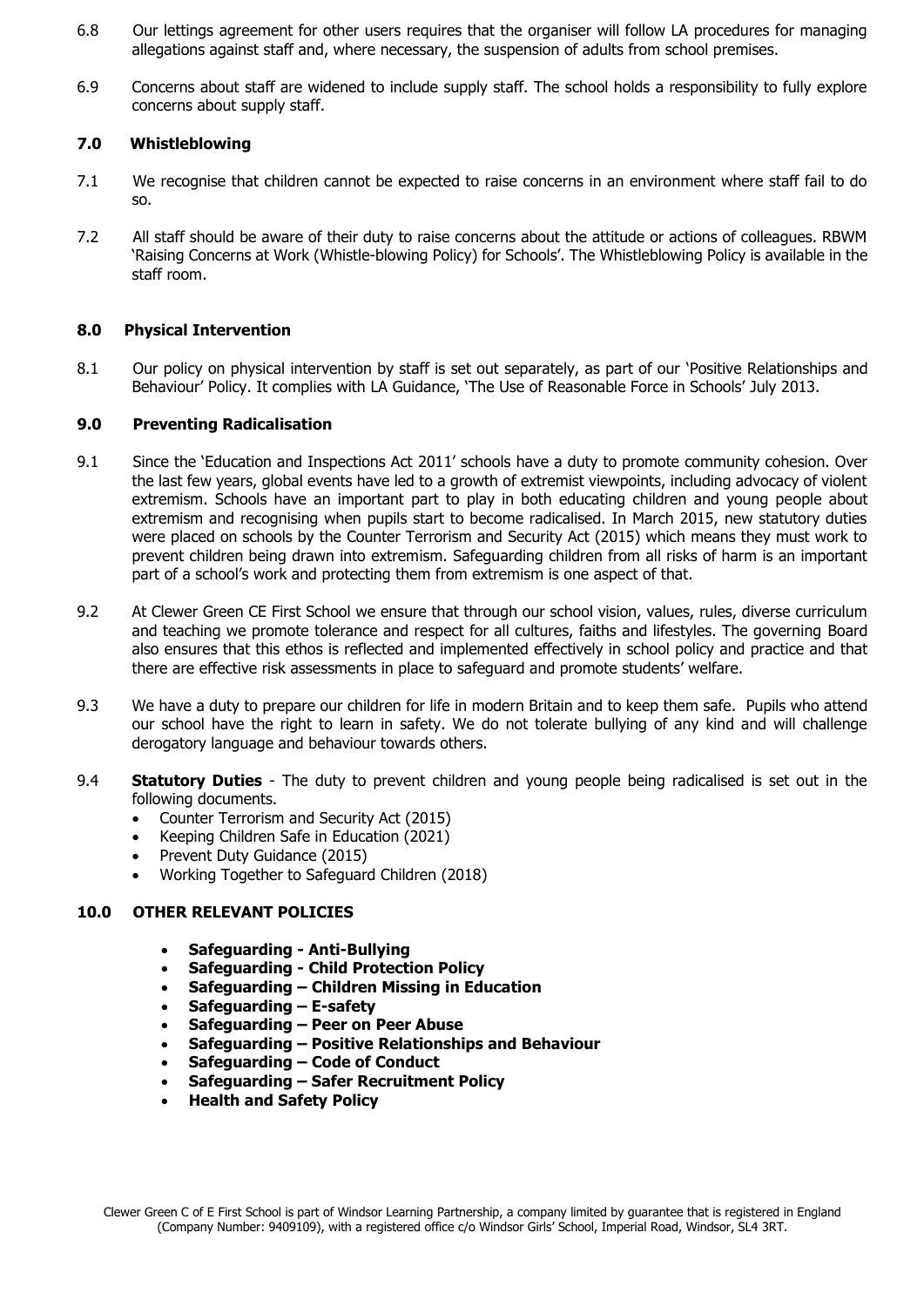Revised September 2021 Review date September 2022

\_\_\_\_\_\_\_\_\_\_\_\_\_\_\_\_\_\_\_\_\_\_\_\_\_\_\_\_\_\_\_\_\_\_\_\_\_\_\_\_\_\_\_\_\_\_\_\_\_\_\_\_\_ Date \_\_\_\_\_\_\_\_\_\_\_\_\_\_\_\_\_\_\_\_\_\_\_\_\_\_\_\_\_

Sarah Langley, Chair of Governors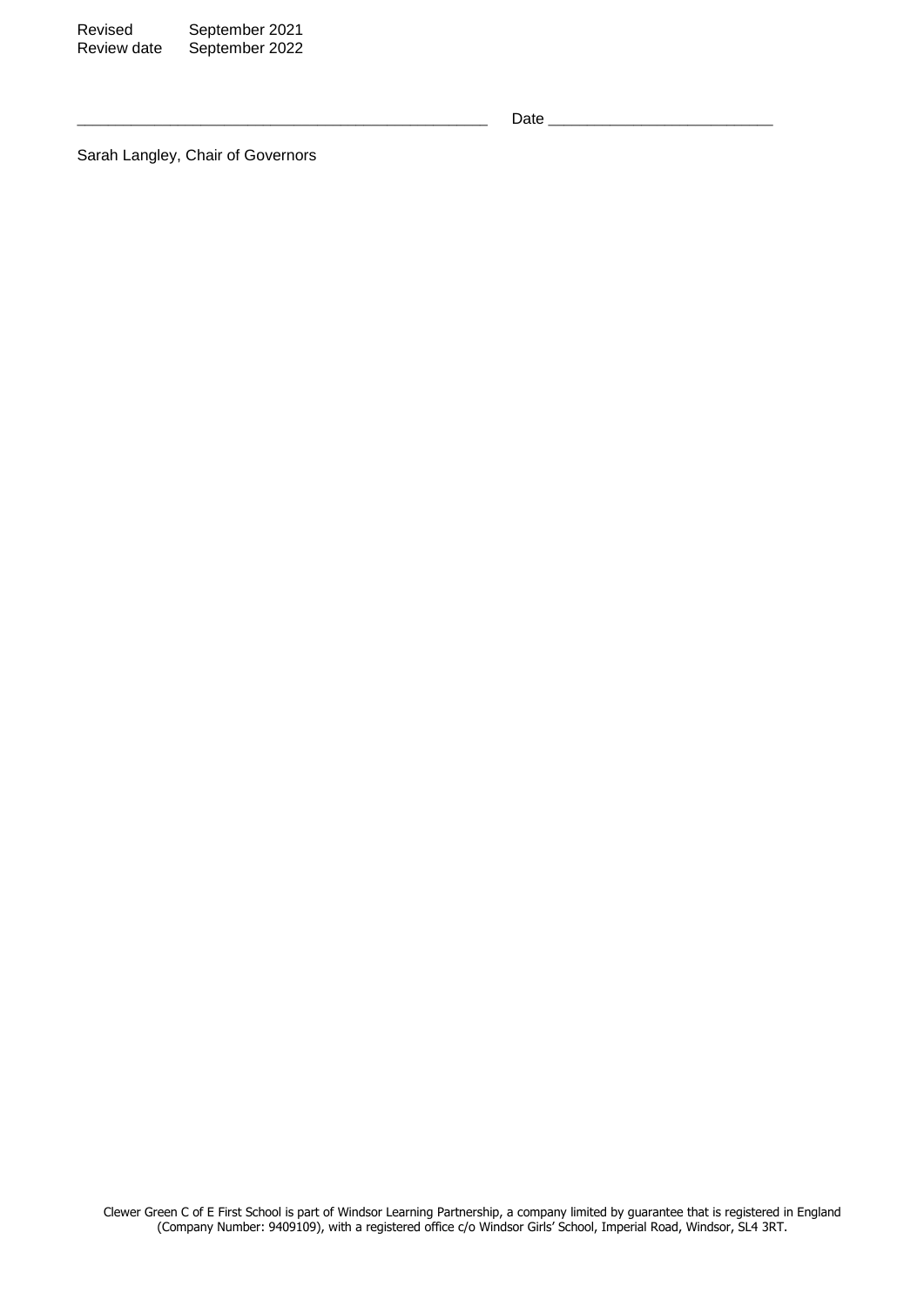#### **APPENDIX 1**

#### **Role of the Designated Person for Child Protection**

- 1. Making referrals to Social Care if there are concerns about a child's welfare, possible abuse or neglect.
- 2. Ensuring that detailed and accurate written records of concerns about a child are kept even if there is no need to make an immediate referral.
- 3. Ensuring that all such records are kept confidentially and securely and are separate from pupil records, with a front sheet listing dates and brief entry to provide a chronology. An indication of further record-keeping should be marked on the pupil's general record.
- 4. Acting as a focal point for staff concerns and liaising with other agencies and professionals.
- 5. Ensuring that either they or another appropriately informed member of staff attends case conferences or other planning meetings, contributes to the assessment process, and provides a report which has been shared with the parents.
- 6. Ensuring that any absence, without satisfactory explanation, of a pupil currently subject to a child protection plan is referred to their Education Welfare Officer and the key worker for the child protection plan immediately.
- 7. Ensuring that all school staff are aware of the school's CP policy and procedures, and know how to recognise and refer any concerns.
- 8. Keeping themselves up to date with knowledge to enable them to fulfil their role, including attending relevant training, at least every two years.
- 9. Ensuring that all staff receive basic Child Protection awareness training at least every three years.
- 10. Providing an annual report for the Governing Board, detailing any training undertaken by staff and Governors, number and type of incidents/cases, referrals to Children's Social Care and children subject to Child Protection Plans (anonymised).
- 11. Notifying Social Care when a child attending the school is privately fostered.
- 12. Ensuring that any concerns about a pupil who leaves the school are forwarded under confidential cover to the Designated Person at the pupil's new school as a matter of urgency. The original copy of significant documents will be retained at our school, and photocopies forwarded as above.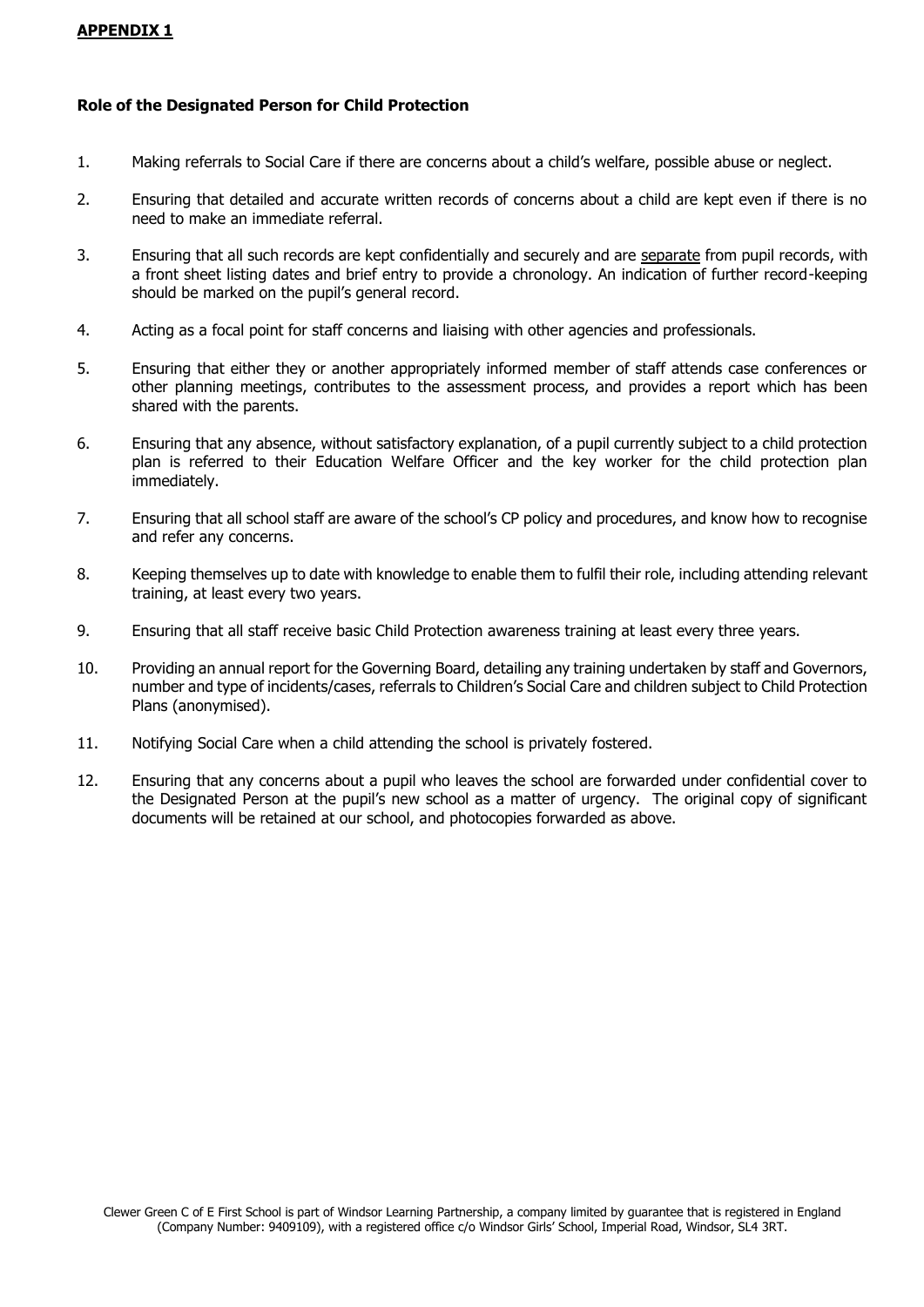# **APPENDIX II**

#### **Actions where there are concerns about a child**



Clewer Green C of E First School is part of Windsor Learning Partnership, a company limited by guarantee that is registered in England (Company Number: 9409109), with a registered office c/o Windsor Girls' School, Imperial Road, Windsor, SL4 3RT.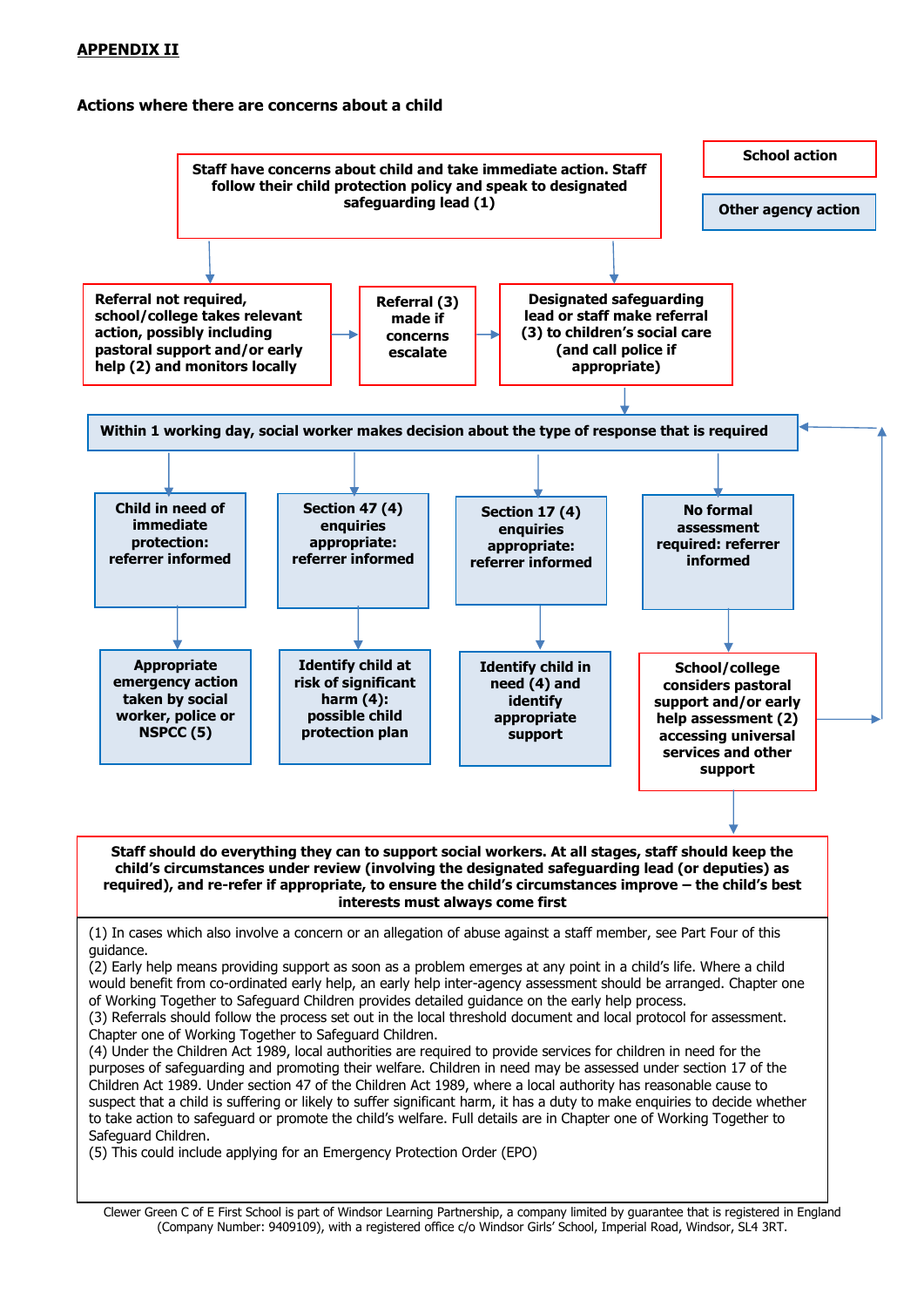# **APPENDIX III**

### **The seven golden rules to sharing information**

- 1. Remember that the General Data Protection Regulation (GDPR), Data Protection Act 2018 and human rights law are not barriers to justified information sharing, but provide a framework to ensure that personal information about living individuals is shared appropriately.
- 2. Be open and honest with the individual (and/or their family where appropriate) from the outset about why, what, how and with whom information will, or could be shared, and seek their agreement, unless it is unsafe or inappropriate to do so.
- 3. Seek advice from other practitioners, or your information governance lead, if you are in any doubt about sharing the information concerned, without disclosing the identity of the individual where possible.
- 4. Where possible, share information with consent, and where possible, respect the wishes of those who do not consent to having their information shared. Under the GDPR and Data Protection Act 2018 you may share information without consent if, in your judgement, there is a lawful basis to do so, such as where safety may be at risk. You will need to base your judgement on the facts of the case. When you are sharing or requesting personal information from someone, be clear of the basis upon which you are doing so. Where you do not have consent, be mindful that an individual might not expect information to be shared.
- 5. Consider safety and well-being: base your information sharing decisions on considerations of the safety and well-being of the individual and others who may be affected by their actions.
- 6. Necessary, proportionate, relevant, adequate, accurate, timely and secure: ensure that the information you share is necessary for the purpose for which you are sharing it, is shared only with those individuals who need to have it, is accurate and up to-date, is shared in a timely fashion, and is shared securely.
- 7. Keep a record of your decision and the reasons for it whether it is to share information or not. If you decide to share, then record what you have shared, with whom and for what purpose.

### **APPENDIX IV**

# **Indicators of abuse and neglect**

All school and college staff should be aware that abuse, neglect and safeguarding issues are rarely standalone events that can be covered by one definition or label. In most cases, multiple issues will overlap with one another.

**Abuse:** a form of maltreatment of a child. Somebody may abuse or neglect a child by inflicting harm or by failing to act to prevent harm. Children may be abused in a family or in an institutional or community setting by those known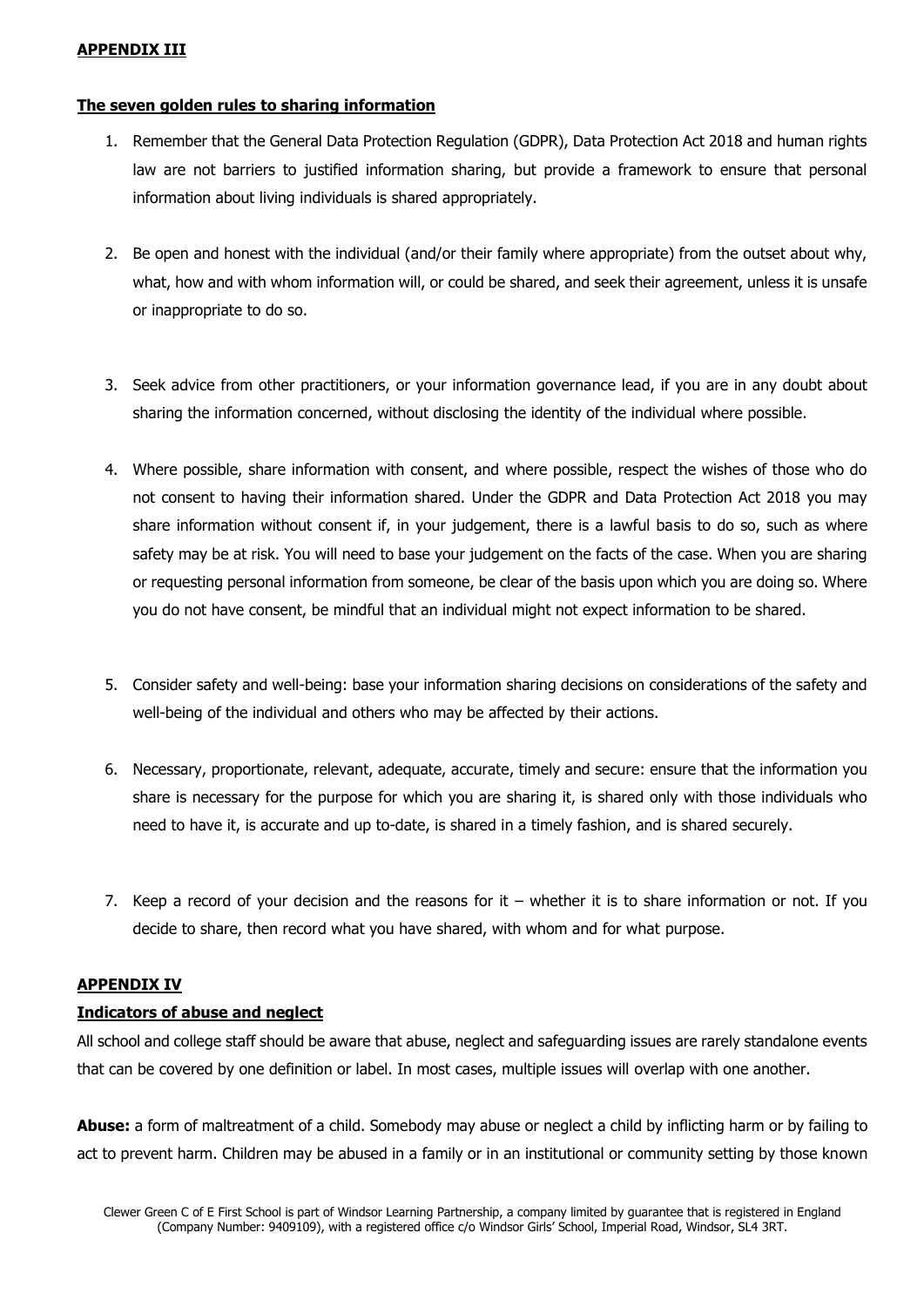to them or, more rarely, by others. Abuse can take place wholly online, or technology may be used to facilitate offline abuse. Children may be abused by an adult or adults or by another child or children.

**Physical abuse**: a form of abuse which may involve hitting, shaking, throwing, poisoning, burning or scalding, drowning, suffocating or otherwise causing physical harm to a child. Physical harm may also be caused when a parent or carer fabricates the symptoms of, or deliberately induces, illness in a child.

**Emotional abuse**: the persistent emotional maltreatment of a child such as to cause severe and adverse effects on the child's emotional development. It may involve conveying to a child that they are worthless or unloved, inadequate, or valued only insofar as they meet the needs of another person. It may include not giving the child opportunities to express their views, deliberately silencing them or 'making fun' of what they say or how they communicate. It may feature age or developmentally inappropriate expectations being imposed on children. These may include interactions that are beyond a child's developmental capability as well as overprotection and limitation of exploration and learning, or preventing the child from participating in normal social interaction. It may involve seeing or hearing the ill-treatment of another. It may involve serious bullying (including cyberbullying), causing children frequently to feel frightened or in danger, or the exploitation or corruption of children. Some level of emotional abuse is involved in all types of maltreatment of a child, although it may occur alone.

**Sexual abuse:** involves forcing or enticing a child or young person to take part in sexual activities, not necessarily involving a high level of violence, whether or not the child is aware of what is happening. The activities may involve physical contact, including assault by penetration (for example rape or oral sex) or non-penetrative acts such as masturbation, kissing, rubbing and touching outside of clothing. They may also include non-contact activities, such as involving children in looking at, or in the production of, sexual images, watching sexual activities, encouraging children to behave in sexually inappropriate ways, or grooming a child in preparation for abuse. Sexual abuse can take place online, and technology can be used to facilitate offline abuse. Sexual abuse is not solely perpetrated by adult males. Women can also commit acts of sexual abuse, as can other children. The sexual abuse of children by other children is a specific safeguarding issue in education.

**Neglect:** the persistent failure to meet a child's basic physical and/or psychological needs, likely to result in the serious impairment of the child's health or development. Neglect may occur during pregnancy, for example, as a result of maternal substance abuse. Once a child is born, neglect may involve a parent or carer failing to: provide adequate food, clothing and shelter (including exclusion from home or abandonment); protect a child from physical and emotional harm or danger; ensure adequate supervision (including the use of inadequate care-givers); or ensure access to appropriate medical care or treatment. It may also include neglect of, or unresponsiveness to, a child's basic emotional needs.

#### **Safeguarding Issues**

All staff should have an awareness of safeguarding issues that can put children at risk of harm. Behaviours linked to issues such as drug taking, alcohol abuse, deliberately missing education and sexting (also known as youth produced sexual imagery and is where children share nude or semi-nude images, videos or live streams ) put children in danger.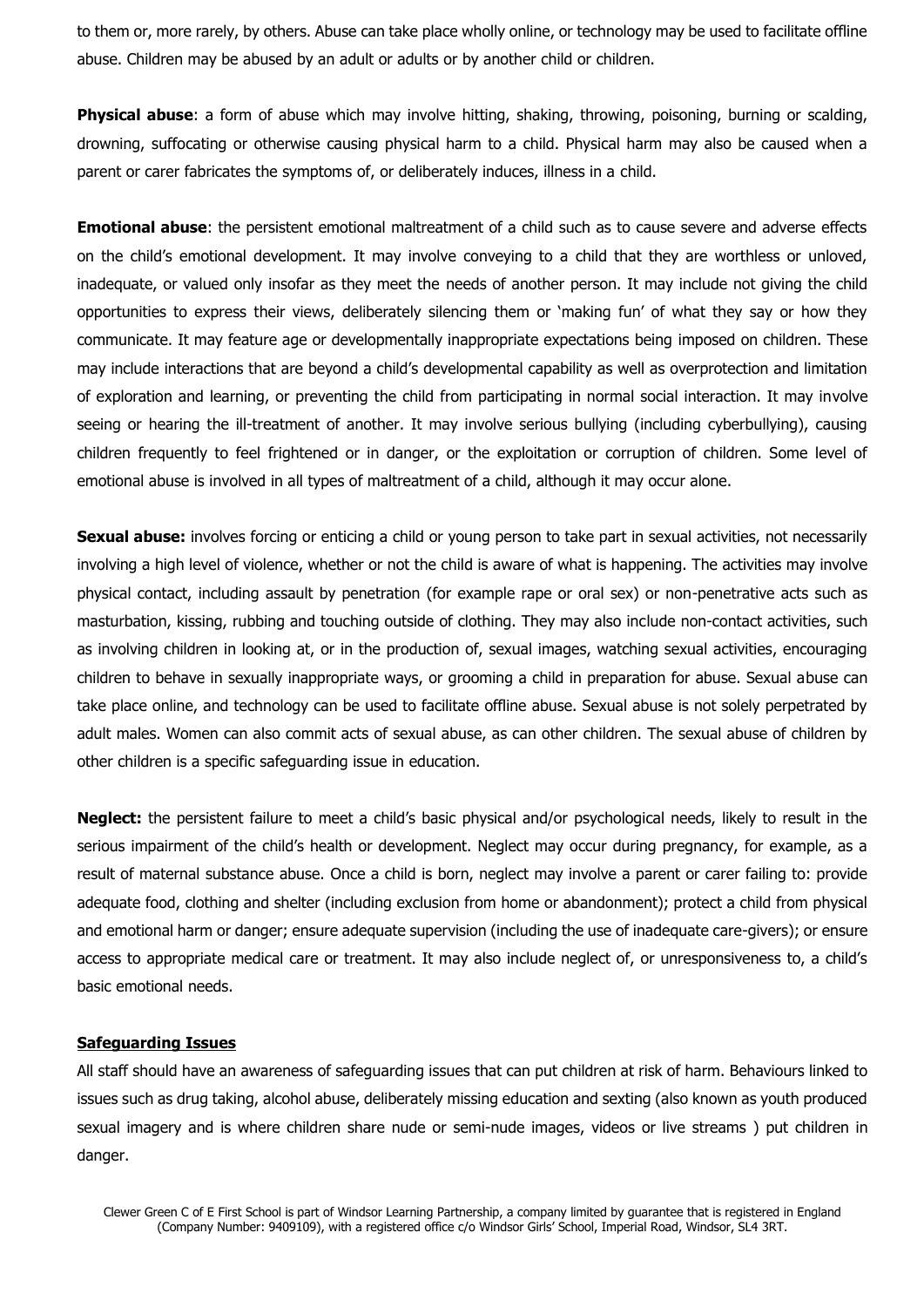**FGM:** Whilst **all** staff should speak to the Designated Safeguarding Lead (or deputy) with regard to any concerns about female genital mutilation (FGM), there is a specific **legal duty on teachers**. If a teacher, in the course of their work in the profession, discovers that an act of FGM appears to have been carried out on a girl under the age of 18, the teacher **must** report this to the police.

**Peer on Peer Abuse: All** staff should be aware that children can abuse other children (often referred to as peer on peer abuse). This is most likely to include, but may not be limited to:

- bullying (including cyberbullying);
- physical abuse such as hitting, kicking, shaking, biting, hair pulling, or otherwise causing physical harm;
- sexual violence, such as rape, assault by penetration and sexual assault;
- sexual harassment, such as sexual comments, remarks, jokes and online sexual harassment, which may be stand-alone or part of a broader pattern of abuse;
- upskirting, which typically involves taking a picture under a person's clothing without them knowing, with the intention of viewing their genitals or buttocks to obtain sexual gratification, or cause the victim humiliation, distress or alarm;
- sexting (also known as youth produced sexual imagery) which is where children share nude or semi-nude images, videos or live streams ; and
- initiation/hazing type violence and rituals.
- All staff should be clear as to the school's or college's policy and procedures with regards to peer on peer abuse.

**Contextual safeguarding:** Safeguarding incidents and/or behaviours can be associated with factors outside the school or college and/or can occur between children outside the school or college. All staff, but especially the designated safeguarding lead (and deputies) should be considering the context within which such incidents and/or behaviours occur. This is known as contextual safeguarding, which simply means assessments of children should consider whether wider environmental factors are present in a child's life that are a threat to their safety and/or welfare. Children's social care assessments should consider such factors, so it is important that schools and colleges provide as much information as possible as part of the referral process. This will allow any assessment to consider all the available evidence and the full context of any abuse. Additional information regarding contextual safeguarding is available here: [Contextual Safeguarding.](https://contextualsafeguarding.org.uk/)

**Serious violence:** All staff should be aware of indicators, which may signal that children are at risk from, or are involved with serious violent crime. These may include increased absence from school, a change in friendships or relationships with older individuals or groups, a significant decline in performance, signs of self-harm or a significant change in wellbeing, or signs of assault or unexplained injuries. Unexplained gifts or new possessions could also indicate that children have been approached by, or are involved with, individuals associated with criminal networks or gangs.

All staff should be aware of the associated risks and understand the measures in place to manage these. Advice for schools and colleges is provided in the Home Office's Preventing youth violence and gang involvement and its Criminal exploitation of children and vulnerable adults: county lines guidance.

### **Child Sexual Exploitation (CSE) and Child Criminal Exploitation (CCE)**

Clewer Green C of E First School is part of Windsor Learning Partnership, a company limited by guarantee that is registered in England (Company Number: 9409109), with a registered office c/o Windsor Girls' School, Imperial Road, Windsor, SL4 3RT.